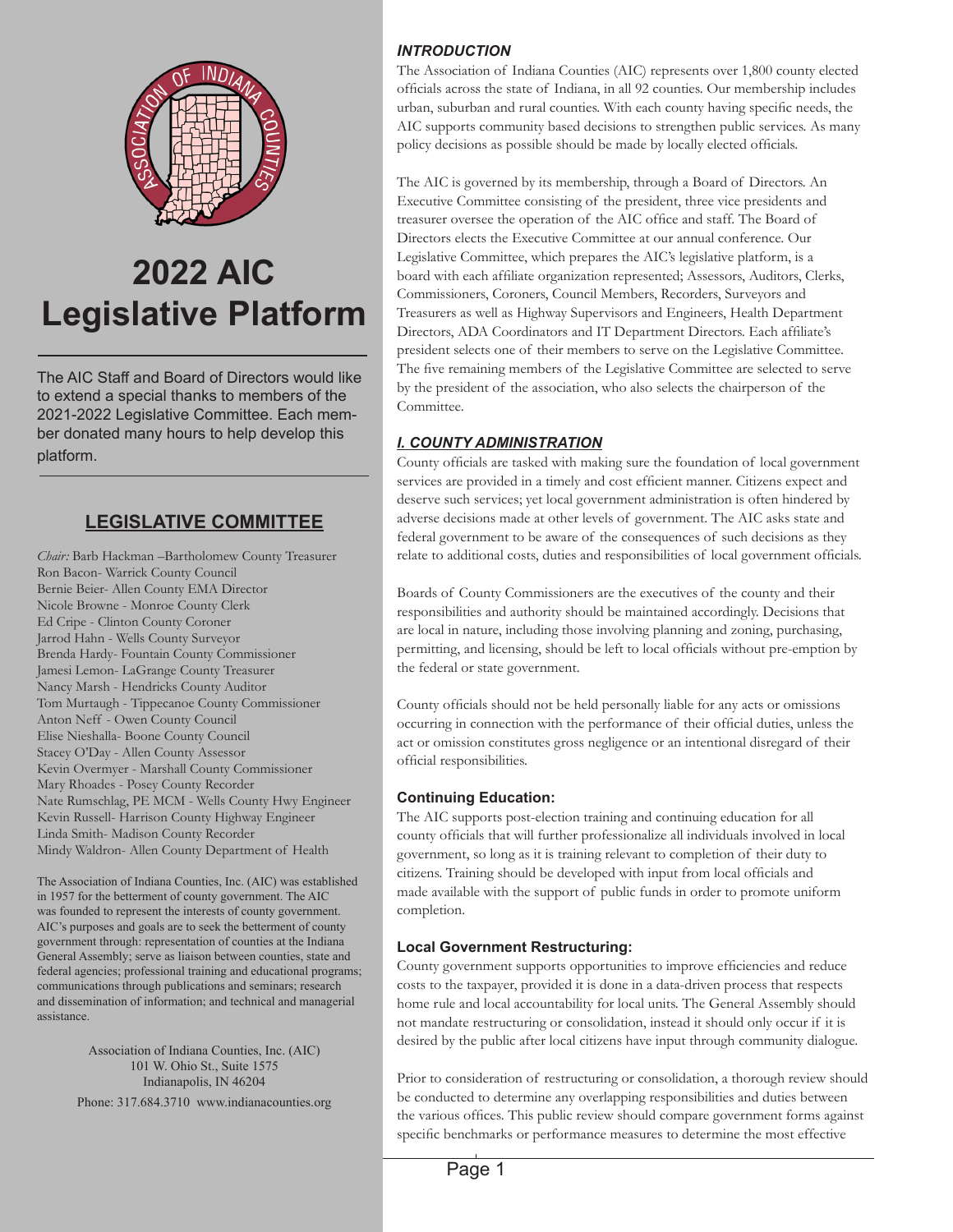delivery of service tocitizens (including if actual tax dollars will be saved). If local government restructuring is needed, local elected officials who are directly responsible to the voters should be involved. Local restructuring should be the ultimate form of home rule; letting counties decide for themselves what is their best form of government based upon their own county's demographics.

In any considered restructuring or consolidation, particular care should be paid to relative tax rates and levies between local units who are combining services through inter-local agreements of government consolidation. All taxpayers are residents of a county and county tax rates and levies should reflect countywide services. Consolidations should never increase the burden to the county tax base, nor shift revenues to other units unless those revenues are proven to be needed to cover cost of services shifted from the county to the merged unit. Clearly defined powers and duties of the restructured unit should be a requirement of any restructuring. Government merger statutes should require the new government entity to assume all the duties of the prior units unless tax levies are properly adjusted as well.

#### **County Government Structure:**

The AIC supports the three member board of county commissioners governing structure as the best way to represent multiple views and constituencies within the executive and legislative branches of county government.

The AIC firmly supports the election of county officials. While they serve within the county government structure, these office holders do not exclusively administer county government; rather they serve the taxpayers and all units of government within the county.

#### **Federal/State Mandates:**

We support legislation and corresponding regulations requiring the state and federal government to fund programs and activities mandated to local government by the U.S. Congress, Indiana General Assembly and state or federal agencies. We specifically support a state constitutional amendment to limit legislative mandates on local governments.

#### **Public Employee Retirement:**

We believe all county elected officials in the Public Employee Retirement Fund should be entitled to be vested fully in PERF upon the completion of no more than eight years of service. We believe PERF benefits should be based on the highest 12 quarters of employment. Current benefits are based on the highest 20 quarters of employment. Adequate funding for current and future retirement needs require each county to have the flexibility necessary to adapt to changes in revenue and workforces. More retirement options should be made available for counties as employers.

Public safety pensions should convey benefits consistent with other public safety pensions for other local units and the state fully recognizing that public safety officials are deserving of benefits different than traditional PERF benefits. However, public safety pension decisions should be made by the county officials who are

#### elected to set priorities for expenditure of county funds. **Purchasing:**

County officials place a high value on hiring local workers and purchasing local products. State mandates for the use of local workers and local vendors should, however, be avoided or designed to allow local officials latitude to take into account specific skills and costs. Mandates for the purchase or use of specific products or services should also be prevented. While fiscal realities drive local officials to choose, in most cases, the lowest costs for purchasing and public works, county officials should be allowed to consider professional recommendation on use of appropriate materials and the long-term costs associated with such decisions. The flexibility and efficiency of cooperative purchasing should also be maintained and expanded to allow local officials to use public funds economically.

#### **County Boards and Appointments:**

The county executive, within their regulatory and administrative powers, should have the authority to approve the recommendation of appointments made by non-elected boards and remove such appointments. Elected individuals and bodies should make all decisions and actions of a policy nature. Granting of policymaking authority for local boards

and commissions should occur only with the approval of locally elected officials, not state legislative action. Further, the county executive should have authority to remove their appointments during a term for failure to perform the duty to which they were appointed.

#### **Access to Public Records, Publication of Notices and the Open Door Law:**

The AIC strongly supports open and accessible government. There is a point, however, when the costs of notification and public accessibility exceed the value to the voters. The General Assembly should consider the cost-benefit ratio for the taxpayer when expanding public access and open door requirements.

The AIC supports reforms providing for the greater use of technology to provide notice and virtual public meetings to reduce the costs associated with these rules and increase transparency. When possible and cost effective, central websites for tax information should be used to provide information free to taxpayers and at a low cost to county governments.

We support copy fees being charged consistently to all persons according to amounts set by statute. We believe documents that are required to be filed by statute should be legible and filed in compliance with state law or the officeholder may refuse to accept the document. We believe the public should only be allowed to handle public records after the proper archival or filing process is complete. Records retention, particularly for electronic documents and email, is a growing expense for county governments. Retention schedules should be developed with the cost to county governments in mind.

#### **Annexation Issues:**

We believe counties should have an active voice in all annexation issues, especially involuntary or forced annexation of citizens of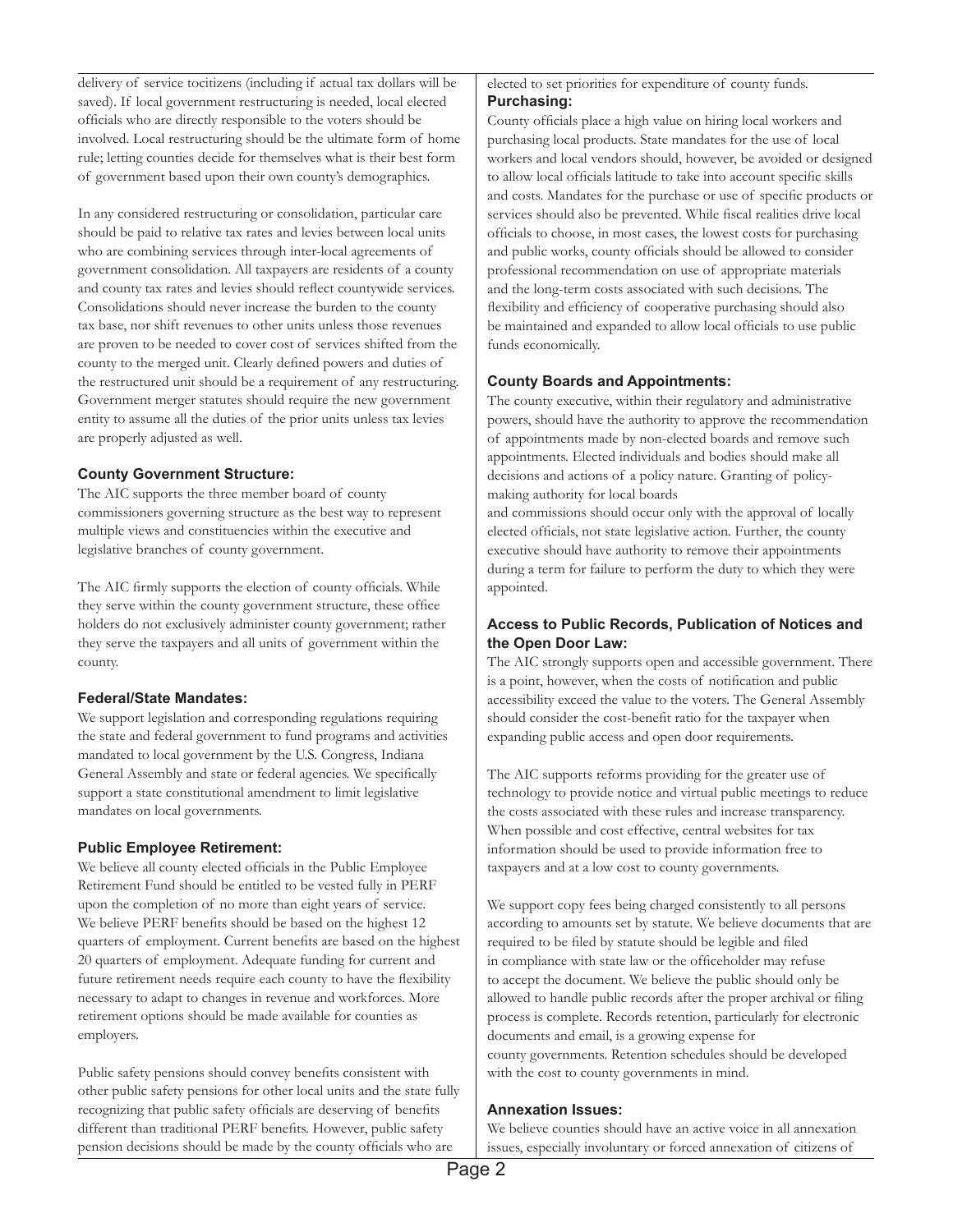the county by municipal units of government. Annexation should be related to the efficient municipal services, not merely to expand the tax base of a municipality at the expense of overlapping local units of government. The elected county officials who are responsible for the governance of the proposed annexation areas should also be vested with legal standing to challenge the annexation in court.

Involuntary annexation should be abolished. Annexing municipalities should be required to gather approval signatures, certified by the County Auditor, from a majority of landowners in the annexation area prior to an annexation ordinance being filed. Waivers of the right to remonstrate against annexation should be invalidated and no longer allowed under law.

When annexations occur, shifts in income and property tax revenues should be minimized and then only consistent with the service shifted to a municipality from other units of government. Appropriate legislation should be enacted to require DLGF to certify the actual increase in costs associated with an annexation. Further, any additional expenses incurred by county government as a result of an annexation, such as additional precinct changes and election costs should come with compensation from the annexing municipality.

#### **911 Administration:**

Providing top quality 911 dispatch system assistance is an important function of county government. Changes in technology and phone usage are causing a decrease in 911 funding. The users of any communication device that can access the 911 system should contribute the funding of that system and the funding structure should not favor one technology over another.

The AIC recognizes the state's need for revenue to support statewide 911 dispatch system functions. Inter-local agreements that share funding responsibilities should be honored. The AIC supports an ongoing partnership with the State to collect accurate data on the costs and revenue needs, especially at the local level, of Indiana's 911 dispatch system.

#### *II. COUNTY FINANCES*

The state should grant counties "fiscal home rule" and let those elected locally administer fiscal decisions without state influence. We support legislation to give counties increased flexibility in the ability to generate funds and to use those funds with limited state oversight. This flexibility should extend to fund expenditure, especially when leveraging federal dollars and grant opportunities. The county fiscal body should have appropriation authority on all county revenues. We oppose any effort to further restrict local revenue enhancement.

Combining revenue sources for multiple layers of government leads to fiscal inefficiency, over-taxation, and a lack of clarity for taxpayers about how their tax revenues are distributed. We support researching the concept of giving counties the ability to raise revenues to pay for county services without being required to distribute those funds to other taxing units. A study should be undertaken to determine if each layer of government should be

afforded their own ability to raise revenues within their geographic boundaries without reliance on other units. This may further prevent undesired fiscal shifts due to competing local interests, such as in annexation and TIF use by other units.

The AIC wishes to abolish the non-binding review of elected civil tax unit budgets by the county fiscal body. The current process utilizes significant county resources with no ability to effect change if desired. The AIC supports a local option allowing county fiscal bodies to perform binding review of all civil tax unit budgets and levies.

#### **Taxing Authority:**

The ability to tax should be limited to elected officials. We support the binding review, by an elected body, of budgets and debt incurred by all appointed boards and commissions. The county fiscal body should be in control of any county wide tax rate.

#### **Property Tax Caps:**

The constitutional property tax caps make permanent a system that provides tax breaks without any reflection on the cost of local services or the ability to pay. While the financial impact of the circuit breaker will depend on the number of credits eligible to taxpayers, the loss of property tax revenue will either result in higher local income taxes and fees or the cutting of public services. The ability of local officials to increase or decrease local income taxes to offset the circuit breaker loss is limited in effectiveness and can actually exacerbate the shifts in tax burden associated with dramatic cuts in property tax revenue. Even economic development may not result in increased revenue to local units. AIC supports creation of a mechanism that allows units to receive increased revenue from AV growth rather than allowing all the benefit of economic development to cause incremental lowering of property taxes or mere reduction in cap loss.

The AIC opposes legislation that statutorily reduces (or limits growth of) assessed values, that raises taxes on those who are not yet at the tax caps and causes an additional loss to the tax caps without any reduction in service costs. The Association opposes measures that limit revenue without authorizing an alternative funding mechanism to replace the revenue loss.

In addition to supporting voter-approved (by referendum) projects being outside of the tax caps, the Association supports allowing more government entities the ability to seek greater funding for public services through referenda. Further, other existing property tax funds such as the Cumulative Bridge Fund should be allowed to be placed outside the property tax caps at local option. The AIC supports minimal essential service fees for exempt properties, excluding houses of worship, to ensure funding for public safety services.

#### **Mental Health Levy:**

The costs of supporting CMHC mental health services should be transferred to the state since provision of care is not tied to county geographic boundaries. Absent that shift, the required distribution of county revenue to state designated CMHCs should be consistently reviewed to determine if the distribution is providing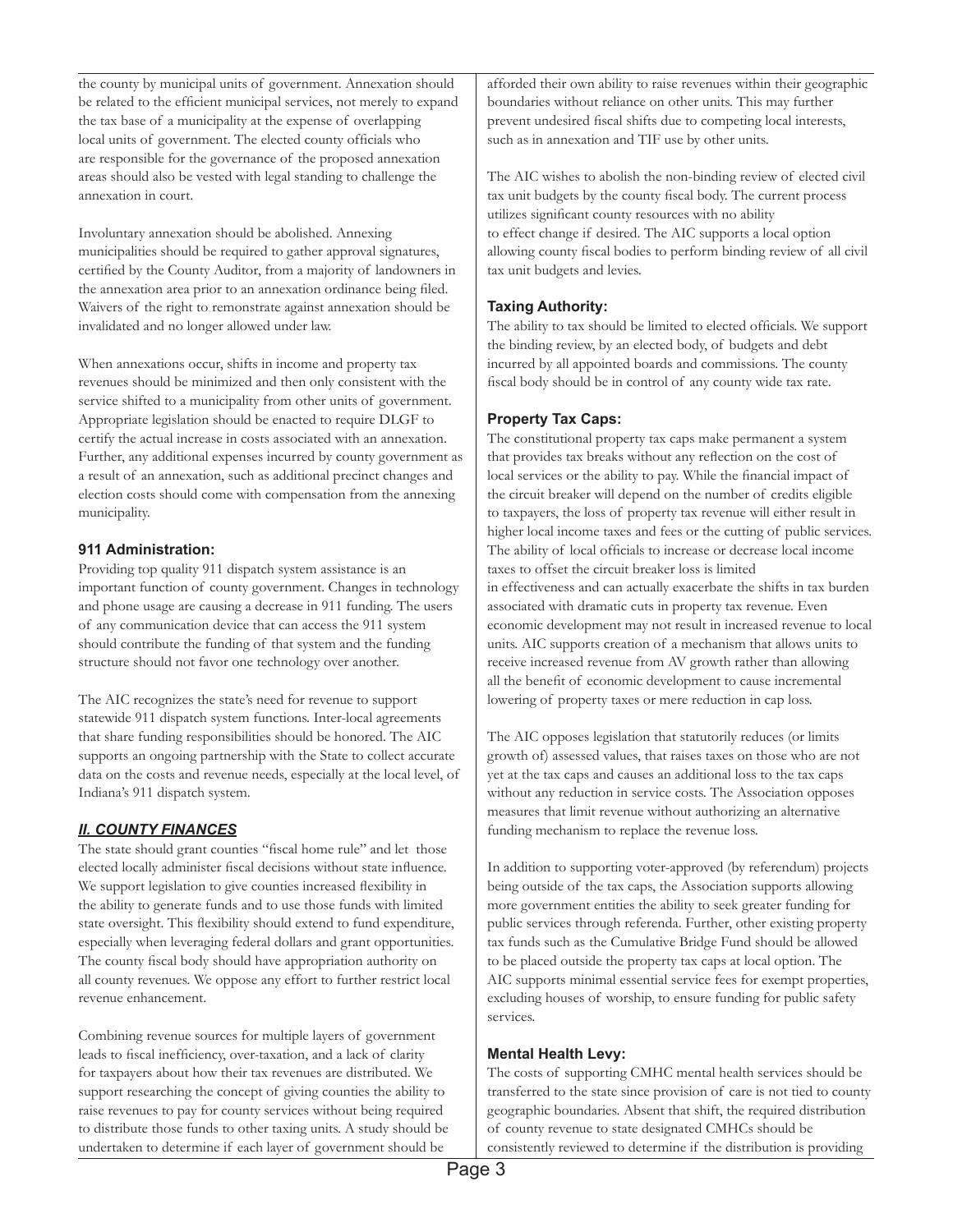real benefits in each county, consistent with the amount of distribution, in return for its payment. If any county feels they are not receiving benefits consistent with their investment, the county should be empowered to seek other providers who can benefit their county in exchange for the revenues mandated by the state. If the CMHC does not provide data that is legally required, the county should be allowed to withhold the mandatory distribution due to the CMHC until the data is received.

#### **Debt Administration:**

AIC supports the ability to include in the operating balance of a debt service fund one principal and interest payment.

#### **Payment in Lieu of Taxes:**

If the state removes property from taxation, the state should be required to make a payment to the local government in lieu of taxes.

#### **Assessment Administration:**

County Assessors are the primary assessing officials for Indiana's taxpayers. Since County Assessors assumed the township workload, additional funding should be allocated by the state to the county as needed. Also, the shifting of the burden of proof from the petitioner taxpayer to the county has increased the cost of appeals. In order to ensure adequate funding, we support a countywide tax rate to fund all assessment and reassessment costs associated with the assessing process. The "Assessment Tax Rate and Levy" should be outside the county max levy due to unknown costs associated with recent assessing requirements, and be reviewed by the Department of Local Government Finance.

The property tax appeals process in Indiana is fundamentally flawed. Over the years, the General Assembly has allowed legal decisions to create a system for property tax appeals that is far too expensive, time consuming, and cumbersome for assessing officials and taxpayers alike. The current system has also led to non-uniformity between parcels assessed under DLGF rules and those whose taxable value is established on appeal. The General Assembly must reorganize the property tax appeal process to reflect uniformity while minimizing cost to both taxpayers and county government.

The increasing complexity of assessments, particularly for unique or high value business property, requires additional expertise for assessing officials. The AIC supports creating a statewide pool of qualified individuals who could, at the counties request, sit on a county's Property Tax Board of Appeals with two local individuals. Also, the IBTR Indiana Board of Tax Review should be augmented by appraisers, either at the state level or through a regional approach.

Because appeals may last for years, local units of government should not be required to pay any interest on a refund while the appeal is being considered by the state or the Tax Court. Also, local units should not be responsible for refunds after a certain number of years if the taxpayer refuses to move forward on their appeal. Working with the DLGF, technology should be fully utilized allowing for more efficient inspection of property.

#### **County Assessor Qualifications and Training:**

County officials support continuing education requirements and certification that will further professionalize all individuals involved in the assessment and appeals process. The inclusion of more varied certification subject matter, including assessment administration and personal property, would be further provements. Also, the cost of the assessor training (including travel expenses) should be included as part of the expenses funded through the aforementioned "Assessment Tax Rate and Levy."

#### **Property Tax Assessment Standards:**

The basis of Indiana's property tax system is the "value in use" of land and improvements. The General Assembly should undertake an effort to define "value in use" reflecting that the taxable value is the property's value for its current use, as differentiated from the "value in exchange" standard which is not Indiana law. For taxation purposes, assessed value of commercial and industrial property should not be based upon comparison to abandoned or vacant properties unless the subject property is vacated itself, as is already law for residential property. Allowing comparison to vacant properties does not reflect the true value to the owner, and allows property owners to avoid paying the property taxes which support the services they rely upon.If a property tax appeal is successful, and accounts for 5% or more of the unit's levy, the state should participate in covering that revenue loss.

#### **Fee Based Revenues:**

As sources of general tax revenue were reduced by property tax caps, many county offices seek to base their budget on user fees on transactions completed within the office performing the transaction. AIC supports user fees, and the dedication of that revenue to specific functions, as an option to offset lost general taxation. The state should not limit the ability of the county to charge a fee for specific services to those that are using the service.

#### **School Funding:**

We support decreasing the reliance of school funding on local property taxes and increasing state support. Additionally, we encourage communities to urge their local school systems to improve efficiencies and reduce costs when possible. Any necessary school consolidations should be handled at the local level and should not be mandated by the General Assembly. Debt restructuring by schools should only be made when the impacts to other local units is fully explored and made known to other units and to the public prior to action. Added debt without a public referendum reduces other local units' revenues by increasing losses to the tax caps.

#### **Gaming Revenues:**

County governments are under an increasing fiscal burden. The AIC opposes efforts by the state to reduce current county gaming revenues. The state should allow for a growth formula, so the money received by counties without a gaming facility continues to increase if gaming revenue increases for the state, ensuring an equitable distribution for all units of government.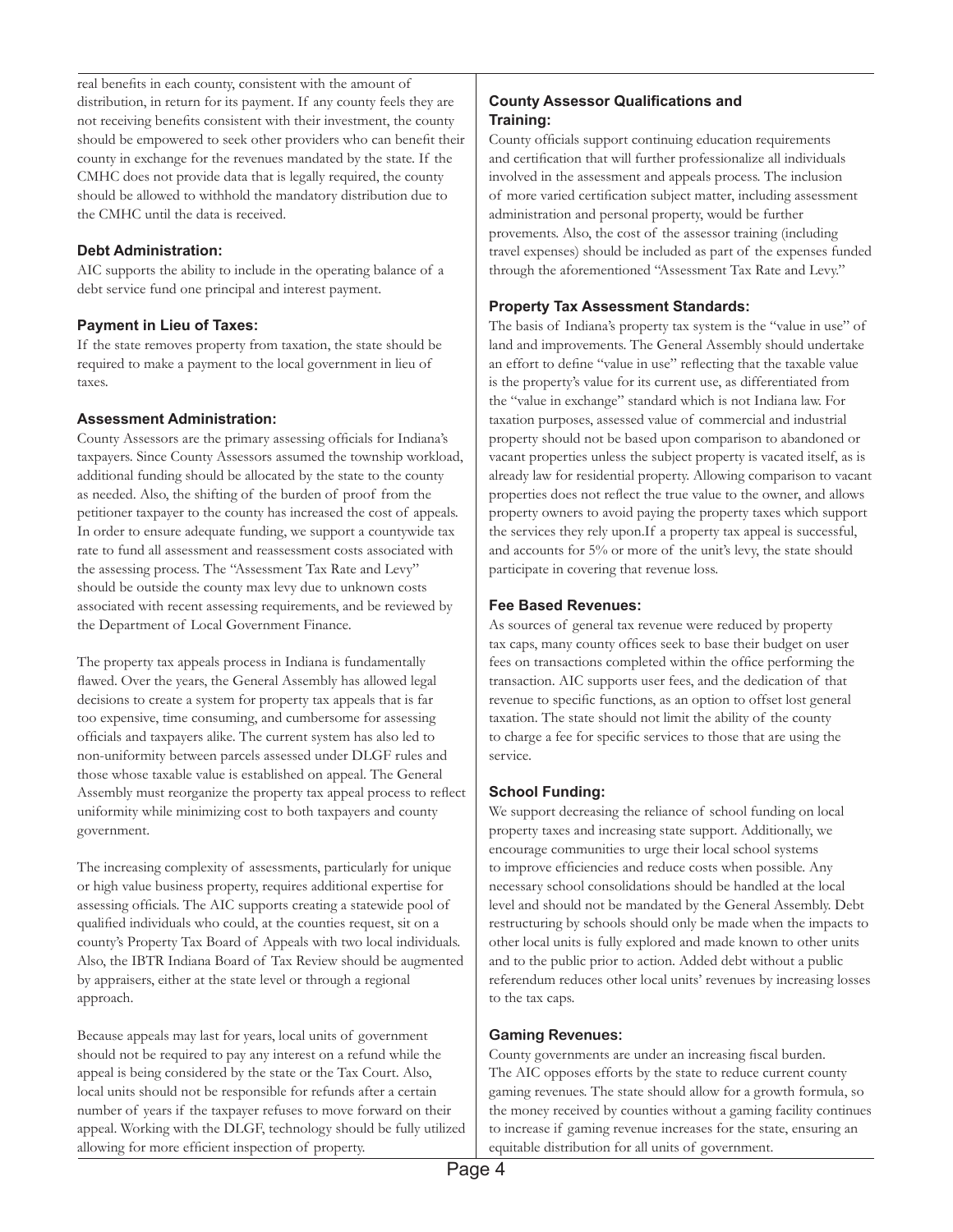The state should not place any restrictions on how gaming revenues are appropriated by the county council. Licensing fees established for local governments should remain in the local communities, as they were part of the understood agreement during the local referendum process. Further, if gaming options are expanded, the same percentage of revenue currently provided to counties should be expanded to those new gaming revenues. Outof-state competition is a growing concern to counties that contain gaming facilities and the AIC encourages coordinated planning between the state and locals to address these issues.

#### **Dedicated and Unappropriated Funds:**

We support the General Assembly's creation of new dedicated funds only when county fiscal body appropriations are required.

#### *III. COURTS and CORRECTIONS*

The General Assembly should consider all potential fiscal implications to counties when addressing correction topics. Counties should be reimbursed by the state for the full cost of housing or providing programs to Level 6 felons who are no longer being housed at Dept. of Corrections facilities. The daily reimbursement rate must be increased to reflect current year actual costs. The state should also cover the cost of the state share of Medicaid for inmates no longer being housed at DOC facilities.

Any court reform measures must give counties significant fiscal relief. We strongly urge the General Assembly to address the basic funding inequity of the requiring counties to pay for a state court system, when the system is largely not subject to control by the county. We support moving the costs associated with all court officials, employees, and staffing mandates being paid for by the state, including pensions and public defense costs.

We believe that staffing, salaries, and caseload levels should either be decided at the local level, as they impact local budgets and tax rates, or the state should pay for the programs. Absent state funding, compensation and benefits paid by the county tax base should be determined by county elected officials. The state should help to defray the costs of expensive, high profile court cases that drain county resources. If personnel is to continue to be paid for by the county, the AIC supports a clear policy that court employees are county employees subject to the same health insurance, salary and employment policies as other county workers. Further, without state funding, court officials and employees should be required to abide by county personnel policies.

Counties also support increasing court fees to defray the increasing cost of operating the trial court system. It is wrong for state government to use local court fees as a source of state

revenue, which then requires counties to increase local taxes to fund court-related services. If a new court is created in a county, this event should trigger an automatic levy increase to cover the cost of the added court.

### **Alternatives to Incarceration:**

The state should be open to creating and supporting robust

alternatives to incarceration, including probation, mental health services, community corrections, substance abuse rehabilitation and other programs. As part of state support for locally driven programs, the state should provide funding for alternatives to incarceration which help to reduce recidivism and cost of criminal justice at both the state and local level.

#### **Judicial Mandates:**

We support any effort to limit the impact of judicial mandates on county government. As judges are members of the state court system, any costs associated with judicial mandates should be reimbursed to the county by the state. We also believe that judges, as state employees, should be represented by the Attorney General in mandate litigation. Alternatively, any private representation of judges during mandate proceedings should be required to be paid for by the state.

#### **Probation Management:**

State mandated salary levels for probation officers should be repealed. Probation services should consolidate to a single probation department per county.

#### *IV. ELECTIONS* **Election Reforms:**

The General Assembly should allow the Clerk additional options

to encourage more citizens to be active voters. Town conventions held apart from the primary elections should be eliminated to expand access to voters and reduce confusion.

All election reforms should consider the financial burdens on counties. Going forward, the state or federal government should pay for new election systems when they are being mandated by those levels of government. Money for new voting equipment should automatically be outside of the property tax controls. If taxpayers support reforms, the money to pay for the reforms should not jeopardize other county services. The AIC encourages a comprehensive review and simplification of the Indiana election statutes.

#### **Referendum:**

All public questions should take place on the traditional election dates in either May or November. Special elections for public questions called in the non-election year or in the municipal year should be fully funded by the political subdivision requesting the referendum.

#### *V. ENVIRONMENT* **Solid Waste Management:**

We strongly believe that federal, state, and local government must share the responsibility for solving critical environmental problems that have an impact on all citizens. The continued reduction in landfill capacity is more than a county problem. The economic vitality of our state depends upon our ability

to provide safe methods of waste reduction and disposal. We support alternative methods of planning and funding material recovery facilities, recycling and composting projects, and final disposal facilities. Assistance from state government is needed to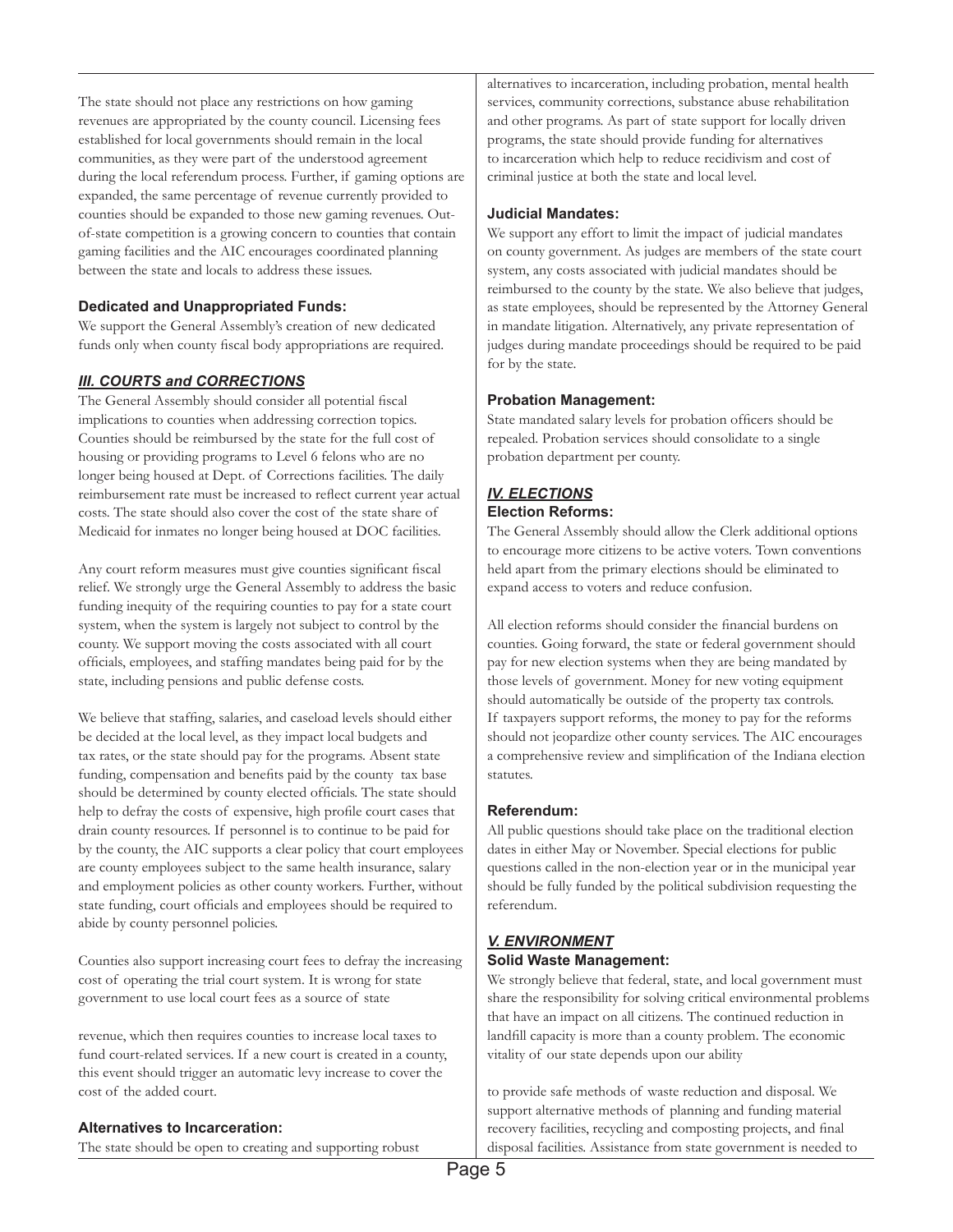help counties and solid waste districts implement waste assessments and management plans. Counties and solid waste districts must be given the authority to control waste streams in order to finance solid waste facilities. We also support state financial assistance to local governments to promote recycling projects and other waste reduction projects. State assistance, once provided, should not be used to supplement the state budget forcing local organizations to rescind commitments.

#### **Clean Air Act:**

The solution to the national air pollution control problem depends on effective participation between the agencies of the federal, state and local governments. The federal and state governments should be required to work cooperatively with local governments to help formulate guidelines, and technical assistance programs for the administration, implementation, maintenance, and enforcement of those plans which affect

local land use and resource allocation decisions. Elected county officials having jurisdiction over affected areas must be equal partners with the state in developing plans to control air pollution, including air emission trading or banking programs.

#### **Clean Water Act "NPDES" Phase II:**

The AIC supports the goals of the Clean Water Act. Phase II is an EPA mandated statewide stormwater quality program designed to reduce the number of pollutants in

Indiana's waterways originating from stormwater runoff. Several stipulations included in Phase II (Rule 13) place an excessive and unwarranted burden upon county government. Phase II is an unfunded mandate and as mentioned earlier in the text, the AIC does not support unfunded mandates for counties. The AIC supports state funding assistance that directly offsets the financial burden shouldered solely by counties. Local governments have the primary responsibility to plan, construct, and operate storm water treatment facilities and programs, including control of non-point sources and stormwater runoff. The AIC believes that IDEM rules in this area should be no more stringent than those set by the federal government.

#### **Wetlands:**

In enforcement of Section 401 Water Quality Certification, AIC urges both the General Assembly and the Department of Environmental Management to avoid duplication of effort with the Army Corp. of Engineers Section 404 permit review and to use a more practical method of determining the worth of a wetland in deciding protection standards. IDEM rules regarding wetlands should be no more stringent than those set by the federal government.

State government should work in cooperation with local government to implement additional federal regulations and provide funding or assistance in obtaining funding to properly implement the regulations. In developing a state permitting program for isolated wetlands, AIC urges both the General

Assembly and IDEM to adhere to only the authority granted to them for only the wetlands discussed in the Supreme Court SWANCC case and to use the same method of practicality in

determining the worth of a wetland in determining protection standards. The AIC believes the Clean Water Act should only apply to navigable waterways.

#### **Scenic River or Outstanding Water Designation:**

We support the local control of creeks and streams in Indiana through the active oversight by each county's governing bodies and the State of Indiana. Any rule promulgated should require an economic impact study, by the rule making authority, to determine loss of revenue or additional costs that may be borne by local governments. Such designations should be locally controlled.

#### **Green Initiatives:**

The Association supports counties' environmentally friendly and energy savings initiatives. Green construction should only be mandated when the savings to the county in energy and workplace efficiency over the life of the building (as compared to the additional construction costs) can be conclusively demonstrated and captured as part of the financing of the facility.

#### **Water Resources:**

 The AIC believes that the time has come for a comprehensive review of Indiana's water resource policies. Clear lines of authority of water rights between individuals, local governments and state government entities should be developed. Water resource policy should balance the needs of residents, businesses and agriculture while maintaining future resources for the next generation.

# *VI. TRANSPORTATION*

# **Highway and Bridge Funding:**

County roads in Indiana are an integral part of a statewide network essential to the economic vitality of all Hoosiers. Nearly 90% of all road miles in Indiana are maintained by local governments. The transportation needs of the public should be supported on a statewide tax basis. We support an increase in highway user fees, including motor fuel taxes, electric vehicle fees, and any further revenue sources, provided additional revenues are dedicated to local roads and bridges. We continue to support a permanent increase in revenue for county roads. In addition to current local revenue options available for road funding, we support a local option gas tax, referendum options for local road and bridge maintenance and removal of revenue caps on local wheel tax and excise surtax.

We support all highway user fees and taxes being dedicated for road and bridge administration, maintenance and construction. These funds should be used exclusively to provide Hoosiers with safe, accessible, and efficient transportation infrastructure. We support allocating all taxes relating to motor fuels, including sales tax on gasoline purchases and interest earned on the investment of motor vehicle highway account funds, directly into the vehicle highway accounts without off-the-top reductions for non-road uses. Further, AIC supports flexibility of funding to allow Counties to meet the transportation needs of the public and the economy without restriction on use of funds. AIC believes that dedicated highway revenues should not be restricted by the state beyond the level of new revenue provided from the state.

As counties are responsible for supporting all local bridge needs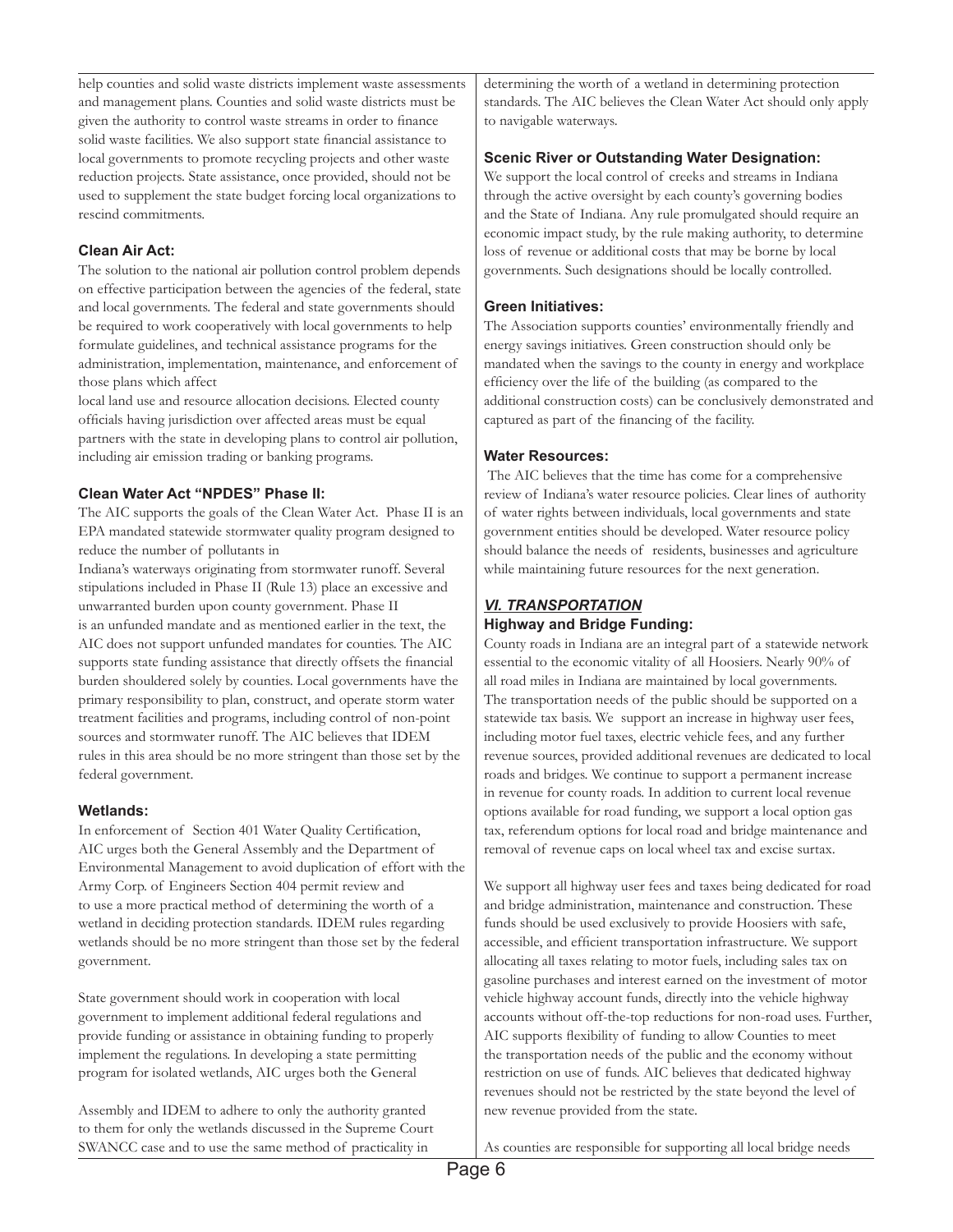throughout Indiana, AIC supports changes to the INDOT Community Crossings Grant Program which recognize the statutory assignment of bridge responsibility to Counties. Bridges, whether inside a municipality or not, are a significant infrastructure responsibility that should be recognized in this program that accounts for a sizeable portion of local funding. Without special designation for bridges, counties are at a numerical disadvantage for awards from the program based solely on the fact there are more city and town units who are

eligible for the same maximum award as counties, despite having fewer road miles and no bridges to maintain.

The system of funding roads in Indiana is based on the concept that the users will pay for their development and maintenance. Highly fuel efficient cars, electric cars and vehicles running on compressed natural gas, bio-diesel and ethanol, all are now users of the system, have challenged the way these users are taxed. A system for taxation and fee collection must continue to evolve to require these vehicles to adequately cover their share of road use.

Given the current trend toward public-private partnerships for our state's roadways, we encourage the General Assembly to remember the importance of local roads. As future agreements are reached at the state level, it is important that funding be included for local projects and that local road networks be left intact by private road construction planning. Also, when such agreements are made, we encourage the General Assembly

and INDOT to work in conjunction with county officials to understand, and plan for, any impact on local roads that may result from the agreement. Also, the General Assembly should open up the public works restrictions to allow counties to do as much work "in house" as possible to provide the most efficient use of these limited dollars.

As counties work to improve the condition of local roads, the General Assembly should refrain from passing any legislation that would allow the use of higher weight limits for transportation across our roads and bridges without local approval. Higher load limits only serve to further degrade the infrastructure that counties must maintain. State overweight

permit fees should be shared with local units to cover the cost of damage done by overweight vehicles when they leave the state highway system. Even with new investment in roads and bridges, it continues to be an ongoing struggle to improve our infrastructure over the long term.

AIC supports counties receiving an enhanced stipend from the county share of the Motor Vehicle Highway Fund for highway superintendents who achieve advanced educational and professional designations.

#### *VII. REGULATORY AUTHORITY*

County officials are elected by citizens to provide an appropriate level of regulatory authority to protect citizens. Pre-emption of local authority to regulate property or behavior assumes a single approach is proper for all areas of the state. Local officials are elected by citizens to provide proper regulation for their unique community, and not every community will share

similar outlook on what constitutes "proper" regulation. As such, county powers to regulate public health and safety should not be diminished, including the authority to establish housing standards.

#### **Local Land Use Control:**

Local governments should retain the authority to control development of land and property within their jurisdictions. Such authority properly assumes that local elected officials are best suited to make decisions affecting land use for their communities.

Statutory overrides of local zoning ordinances impose arbitrary standards without regard for local circumstances. All land use, zoning, eminent domain, and annexation decisions should remain at the local level with appropriate remonstrance procedures. AIC opposes pre- emption of local land use controls for any reason, including zoning for short-term rental property, mining, agricultural operations, utility installations and energy generation.

## *VIII. UTILITIES* **Public Right-of-Way Easements:**

County government should retain full authority over their rightsof-way in order to properly manage this public asset for the benefit of all authorized users and the motoring public alike.

#### **Telecommunications:**

The AIC asks the Indiana General Assembly and Congress to enhance the ability of county governments to protect the interests of both consumers and taxpayers through the development of high-quality telecommunication service that serves the needs of both counties and the public. Counties have the right to control the use of their public rights-of-waysways. These rights-of-ways should not be used without permission of the responsible local government authority. Local governments should be allowed to collect a fee for the commercial use of the right-of-way by a telecommunications provider, regardless of the type of installation. Elimination of franchise fees should only occur if accompanied by revenue replacement for local units.

#### **Energy:**

The future of our economy is directly related to our energy supplies and the cost of those supplies. The AIC recognizes that a strong state energy policy is vital to the long-term economic stability of the state. However, county government officials should be consulted prior to any new energy generating plants being developed in their county. Local zoning decisions should not be overridden by the state. The state government should encourage the efficiency of energy use by counties. Above all, federal and state governments should create an environment that allows local governments to play a central role in the formulation of local energy policies.

#### **Broadband Connectivity:**

Greater options should be made available to local governments for cost effective access to fiber-optic networks to better protect electronic public data with fair reimbursement for use and maintenance of those networks. AIC supports state and local collaboration in investment to expand rural broadband deployment